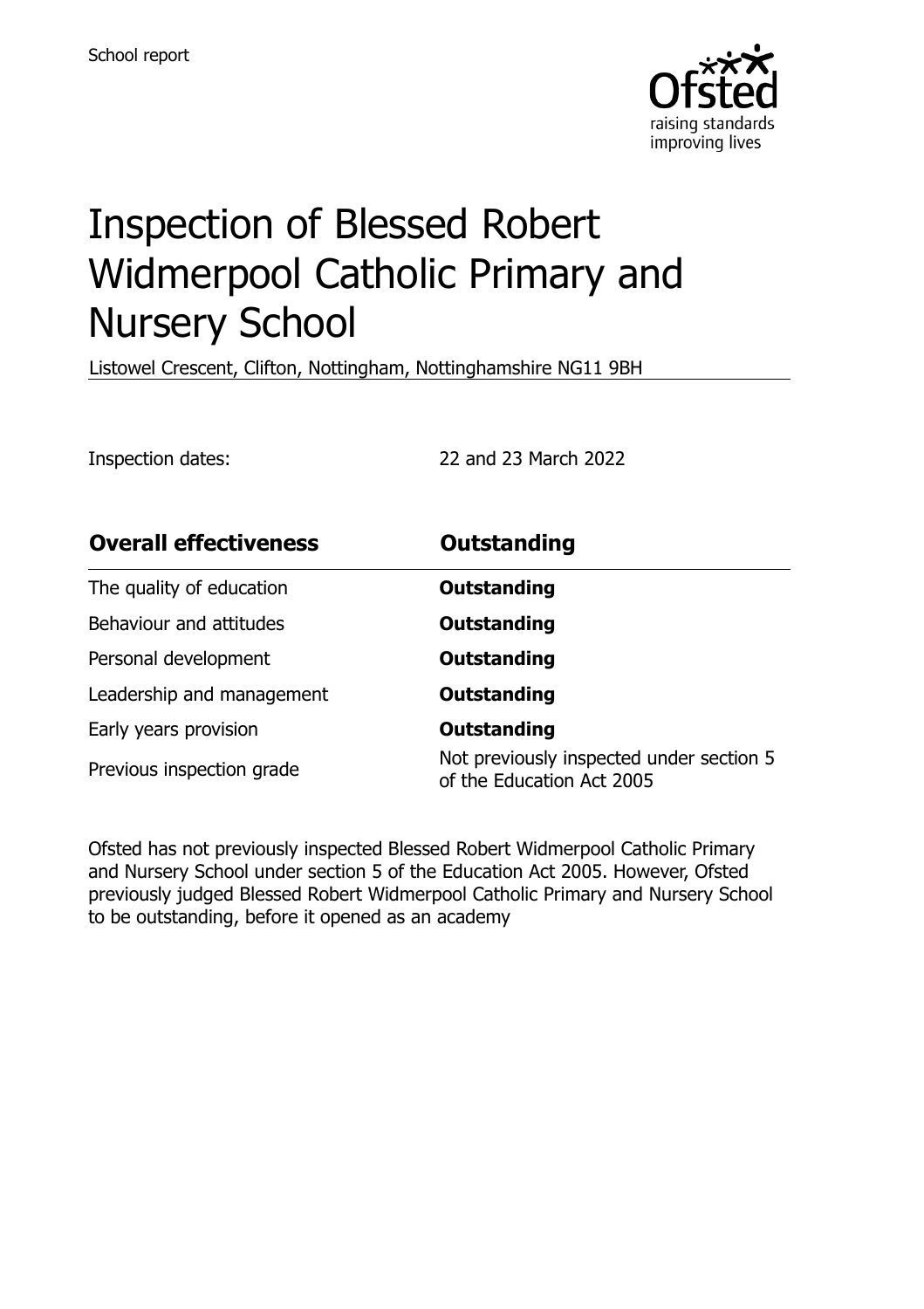

# **What is it like to attend this school?**

This is a highly inclusive school. Everyone is valued and nurtured. Leaders have high expectations of pupils. The religious ethos permeates the curriculum. Pupils develop a mature grasp of spiritual, moral, social and cultural issues in the wider world. Staff make sure that pupils, including those who speak English as an additional language and those with special educational needs and/or disabilities (SEND), are supported well. Pupils enjoy a range of enrichment activities, including 'booky breakfast' and coding club.

Pupils are proud of their school. They said that their teachers make lessons fun and interesting. The school's key principles of resilience, resourcefulness, reflectiveness, responsibility and relationships lie at the heart of the school's work. They form the spine for all subjects in the curriculum. Pupils know and apply these principles well. They achieve exceptionally well.

Pupils' behaviour and attitudes are excellent. They are respectful, well mannered and polite. Pupils say that when incidents of poor behaviour do occur, adults sort them out promptly. They feel that adults do this in an age-appropriate way. Bullying is not tolerated. It happens rarely. Pupils know that this is a 'telling' school. They are encouraged to talk to adults if they are worried. They can use 'worry boxes' if they prefer. Pupils say that they feel safe at the school.

#### **What does the school do well and what does it need to do better?**

Leaders have designed and implemented a coherent, well-sequenced curriculum from the early years through to Year 6. It is broad, ambitious and aspirational. The content of the curriculum is underpinned by research into effective learning. Topics of learning support pupils' understanding of fundamental British values and the religious ethos of the school. Teachers focus on helping pupils to 'plant the seeds' of knowledge 'that will one day grow'.

Subject leaders work well with teachers to ensure that they have a precise understanding of what pupils must know and remember in all subjects. Teachers use a range of effective resources and strategies to check pupils' understanding. Pupils are enthusiastic and competent learners. They apply their knowledge and skills in different contexts. For example, in history, pupils accurately describe aspects of Viking civilisation by considering the importance of historical artefacts.

Leaders ensure that reading is a high priority for all pupils. Phonics is taught as soon as children start school. The early years is rich with opportunities for children to develop their communication and language skills. Leaders aim for all pupils to be 'raring to read'. Pupils enjoy reading. They talk enthusiastically about different books and authors. Teachers match the books pupils read to the sounds they know. They quickly identify pupils who need more help with reading. These pupils receive effective and tailored support. Teachers provide extra phonics sessions when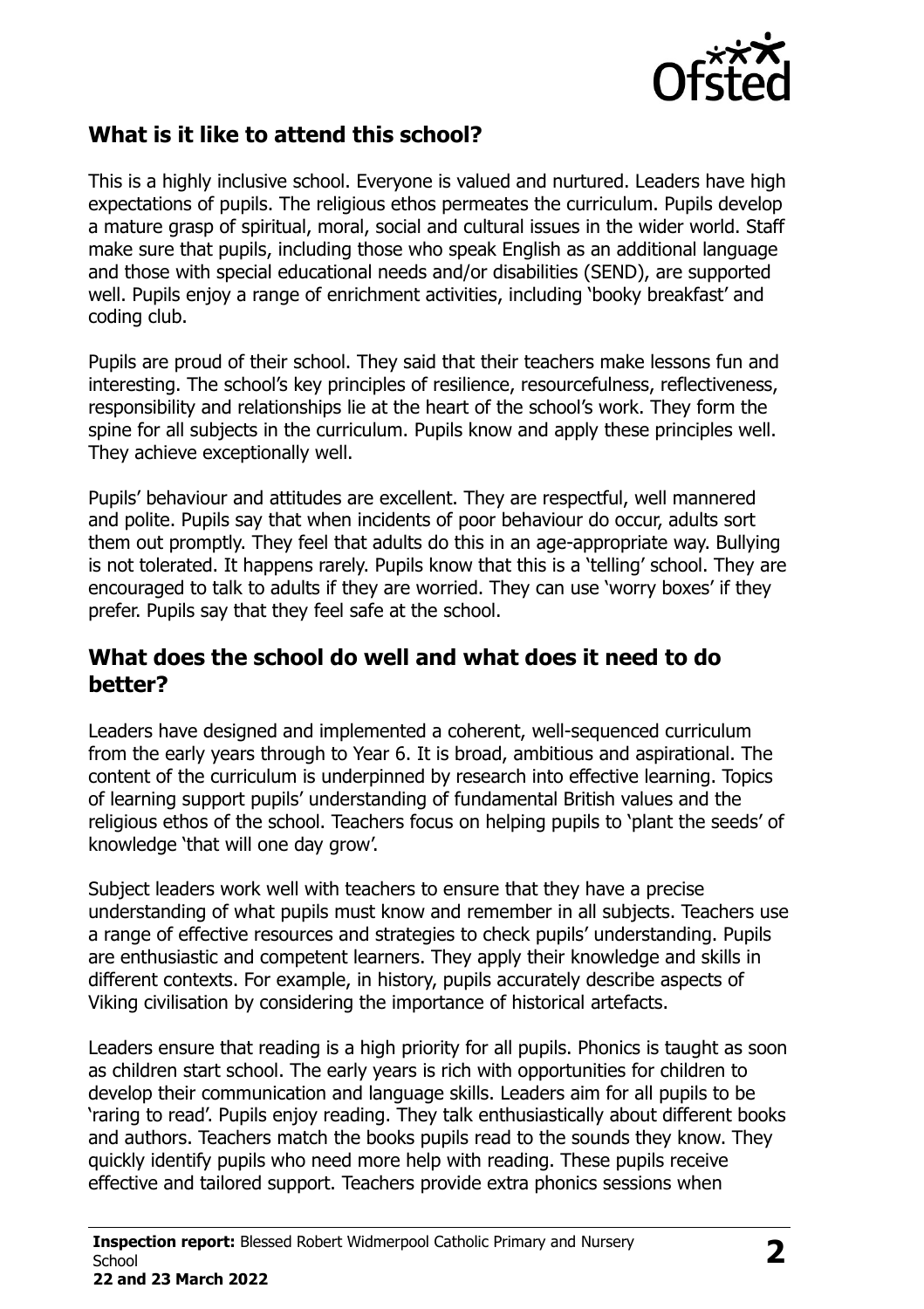

needed. Pupils learn to read with confidence and increasing comprehension. Younger pupils relish the opportunity to read to the school's fish in the hall.

Leaders provide high-quality support for pupils, including those with SEND and those who speak English as an additional language. Teachers use appropriate resources and skilful strategies to make learning accessible. They make sure that all pupils have equal opportunities to learn well. Well-structured lessons ensure that pupils keep up. Pupils benefit from extra support when needed.

The religious ethos of the school is highly valued by all. Pupils learn to be kind to others. Pupils and staff enjoy the liturgy sessions which also support their mental well-being. Pupils who lead liturgy take pride in their roles.

The curriculum for pupils' personal development is strong. Pupils are well prepared for life in modern Britain. Pupils learn about relationships and sex education. They learn the importance of positive relationships and respect for those with protected characteristics. Pupils gain a deep understanding of how to live healthily. For example, children begin to learn techniques for keeping calm when they start school in the early years.

Pupils enjoy positions of responsibility, including as librarians, house captains and eco ambassadors. They enjoy broadcasting school news on the school's radio station. They are proud of their many charity fundraising activities. For example, pupils collaborated with other schools within the trust to fund the building of a school in Bunkpurugu in Ghana, Africa.

Senior leaders provide high-quality professional development for staff. Teachers appreciate the support from leaders for their workload and welfare. Teachers and leaders have frequent opportunities to share good practice and support colleagues working in other schools. Staff feel privileged to work at the school.

Governors and trustees have a secure understanding of the school. They share leaders' strong ambition and are not complacent. Governors are skilled and effective in holding leaders to account.

# **Safeguarding**

The arrangements for safeguarding are effective.

Safeguarding children is at the heart of the school's ethos. Leaders and governors make sure that the care and safety of pupils are a high priority. Staff receive relevant and up-to-date training. Leaders make sure that staff are confident with safeguarding procedures. Staff are vigilant. They keep abreast of the latest information about the welfare of pupils in their care. Pupils learn how to keep safe. They learn about the potential risks to their safety and how to manage them. These include risks from drugs and alcohol and when online.

Leaders are persistent in their work with external agencies when necessary.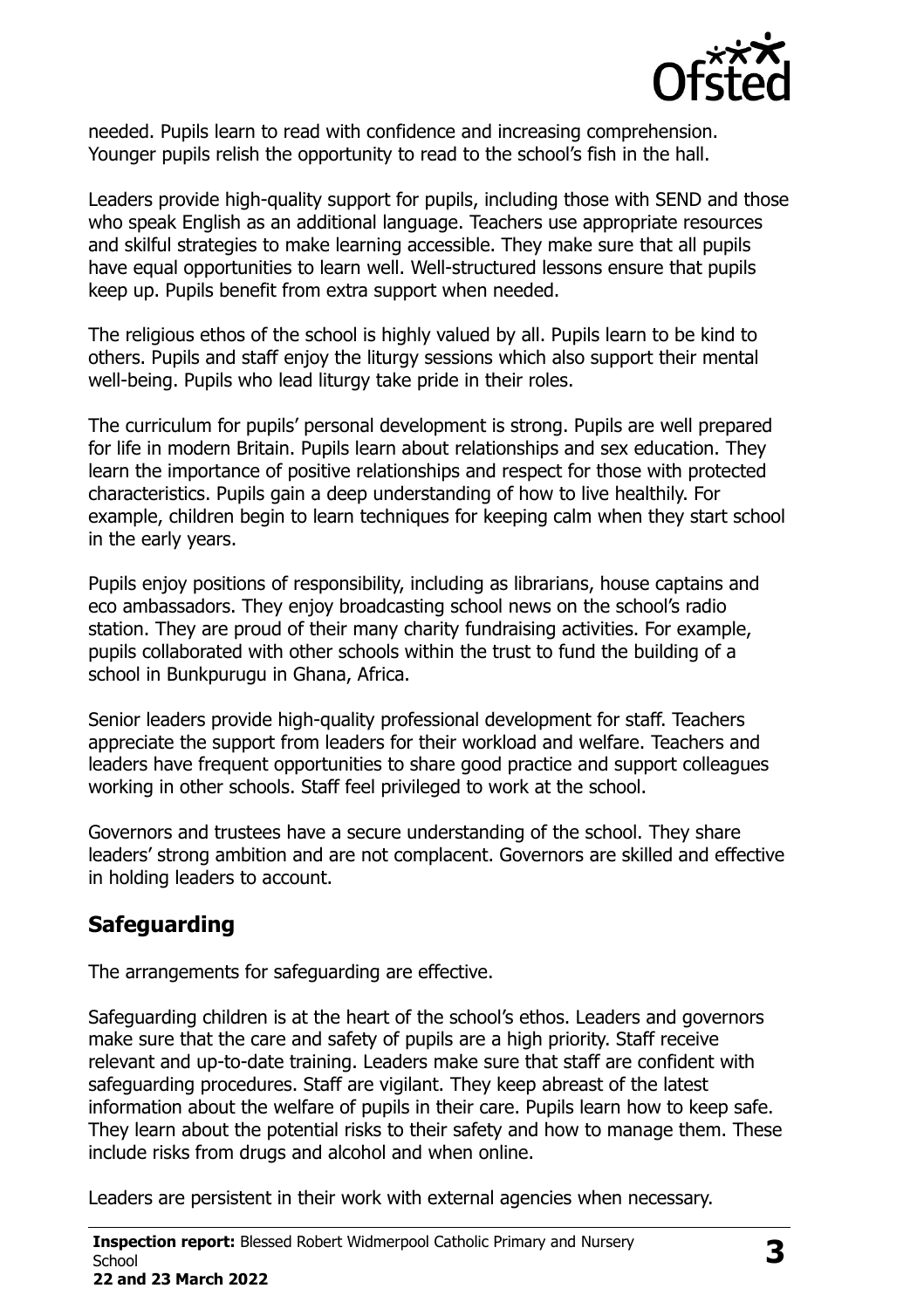

# **How can I feed back my views?**

You can use [Ofsted Parent View](http://parentview.ofsted.gov.uk/) to give Ofsted your opinion on your child's school, or to find out what other parents and carers think. We use information from Ofsted Parent View when deciding which schools to inspect, when to inspect them and as part of their inspection.

The Department for Education has further *quidance* on how to complain about a school.

If you are the school and you are not happy with the inspection or the report, you can [complain to Ofsted.](http://www.gov.uk/complain-ofsted-report)

### **Further information**

You can search for [published performance information](http://www.compare-school-performance.service.gov.uk/) about the school.

In the report, '[disadvantaged pupils](http://www.gov.uk/guidance/pupil-premium-information-for-schools-and-alternative-provision-settings)' refers to those pupils who attract government pupil premium funding: pupils claiming free school meals at any point in the last six years and pupils in care or who left care through adoption or another formal route.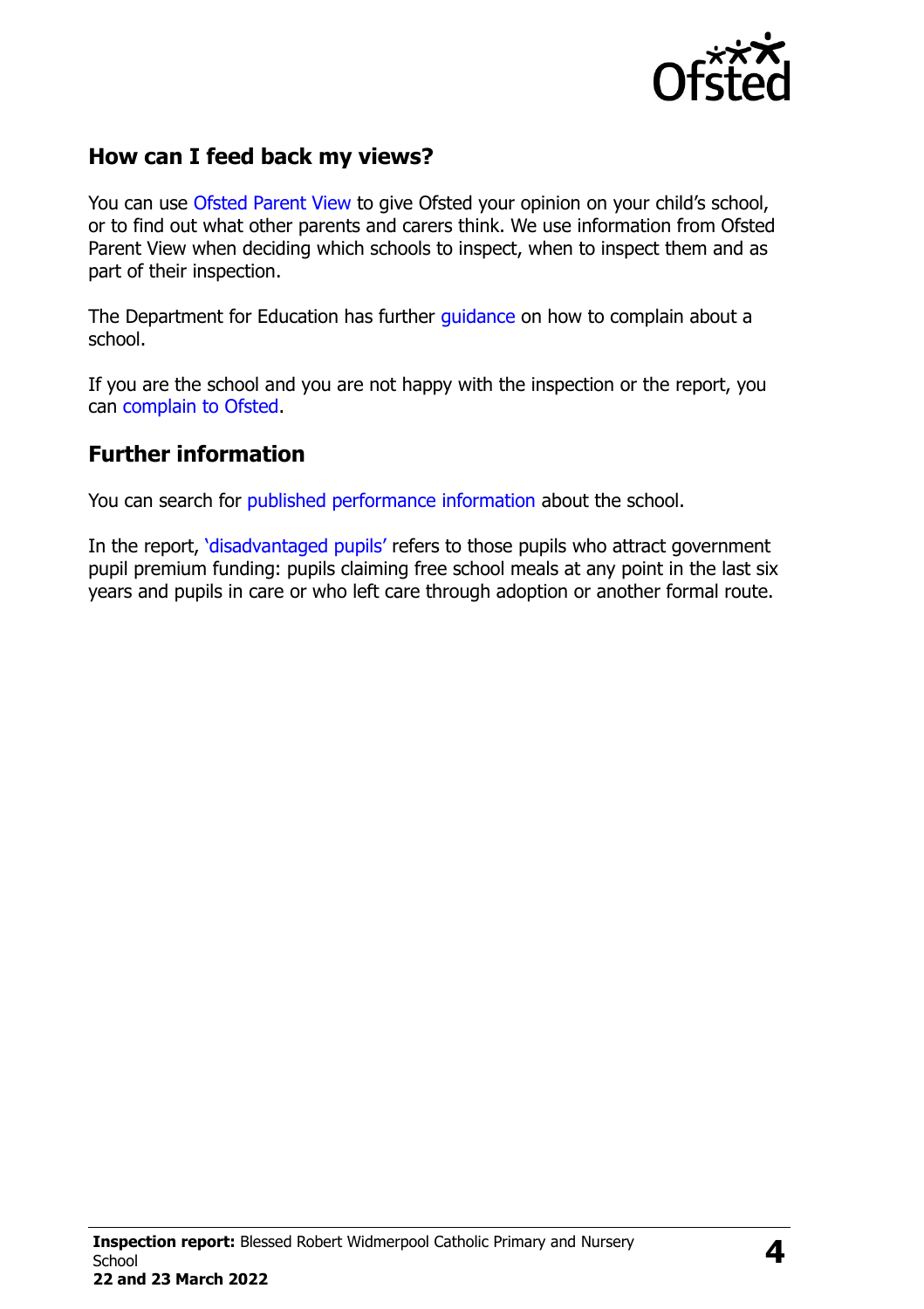

# **School details**

| Unique reference number             | 137425                   |
|-------------------------------------|--------------------------|
| <b>Local authority</b>              | Nottingham               |
| <b>Inspection number</b>            | 10211883                 |
| <b>Type of school</b>               | Primary                  |
| <b>School category</b>              | Academy converter        |
| Age range of pupils                 | 3 to 11                  |
| <b>Gender of pupils</b>             | Mixed                    |
| Number of pupils on the school roll | 249                      |
| <b>Appropriate authority</b>        | Board of trustees        |
| <b>Chair of trust</b>               | Nigel Stevenson          |
| <b>Headteacher</b>                  | Luisa Maylard-Mason      |
| Website                             | https://brwacademy.com   |
| Date of previous inspection         | Not previously inspected |

# **Information about this school**

- The school converted to become an academy school in September 2011. When its predecessor school, Blessed Robert Widmerpool Primary and Nursery School, was last inspected by Ofsted, it was judged to be outstanding overall.
- A new headteacher was appointed in 2015.
- The school is a member of Our Lady of Lourdes Catholic Multi-Academy Trust.
- The school's most recent section 48 inspection, which is an inspection of the school's religious character, took place on 27 November 2019. The section 48 inspection judged this aspect of the school's provision to be outstanding.
- $\blacksquare$  The school does not use any alternative education providers.

# **Information about this inspection**

The inspectors carried out this inspection under section 5 of the Education Act 2005.

This was the first routine inspection the school received since the COVID-19 pandemic began. Inspectors discussed the impact of the pandemic with leaders and have taken that into account in their evaluation of the school.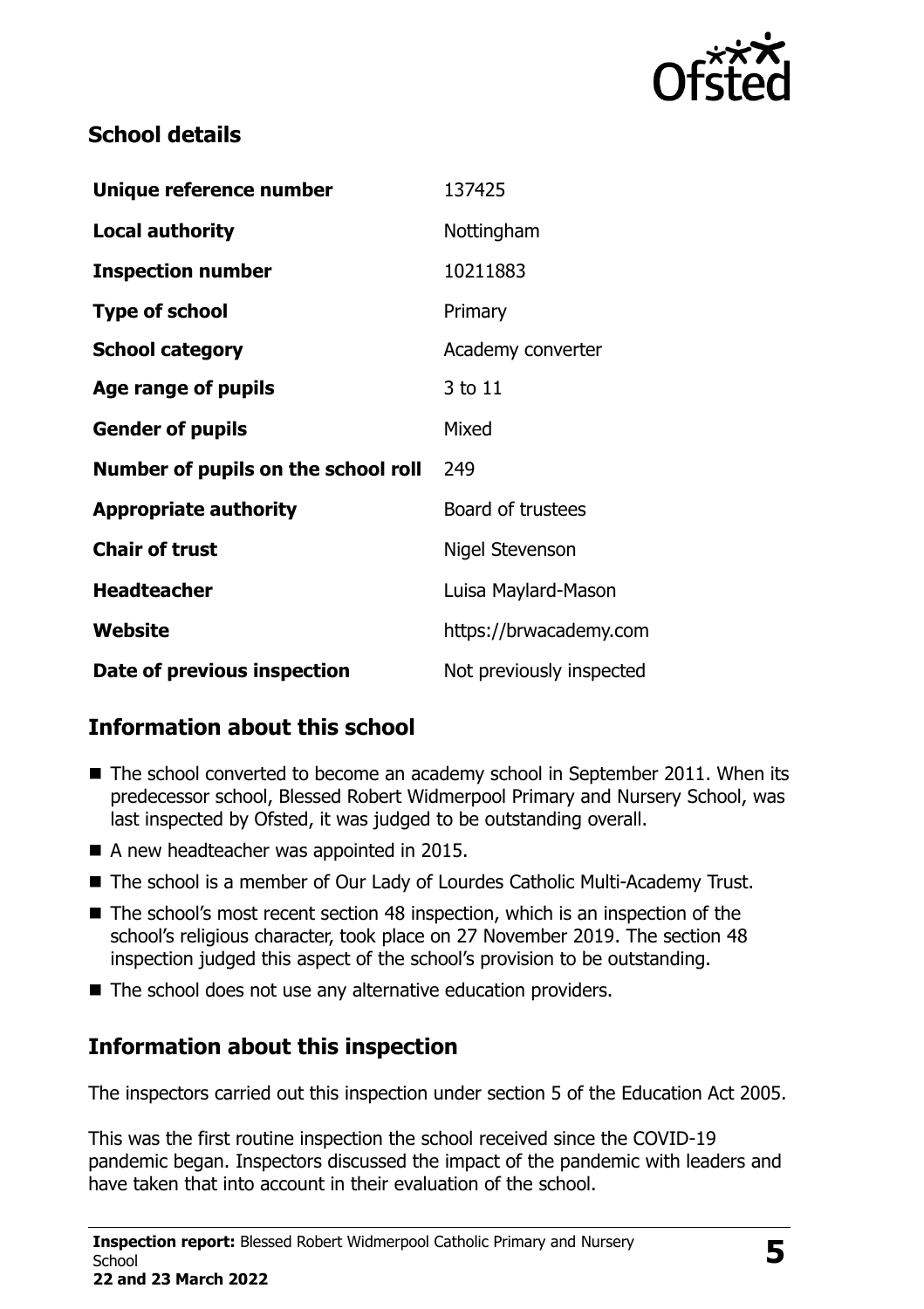

- Inspectors held meetings with the headteacher, the deputy headteacher, the special educational needs and disabilities coordinator, the leader for the early years provision and several subject leaders. They also spoke with members of staff. Inspectors spoke with parents at the beginning of the school day and met with several groups of pupils.
- The lead inspector met with the chair of governors, several members of the governing body, the chief executive officer of the trust and a director for school improvement for the trust.
- Inspectors carried out deep dives into early reading, mathematics, history and design and technology. Inspectors looked at curriculum plans for these subjects with subject leaders, visited lessons, spoke with teachers, spoke with some pupils about their learning and looked at samples of pupils' work. Inspectors spoke with subject leaders and looked at planning and pupils' work for other subjects. The lead inspector listened to pupils reading.
- Inspectors discussed with leaders and staff the school's approach to safeguarding pupils. An inspector checked the single central record. Inspectors reviewed records relating to behaviour, attendance and safeguarding. Checks were made on staff's training and safeguarding procedures.
- Inspectors considered the responses to Ofsted's surveys for parents, pupils and staff.

#### **Inspection team**

| Stephanie Innes-Taylor, lead inspector | Her Majesty's Inspector |
|----------------------------------------|-------------------------|
| Jackie Thornalley                      | Ofsted Inspector        |